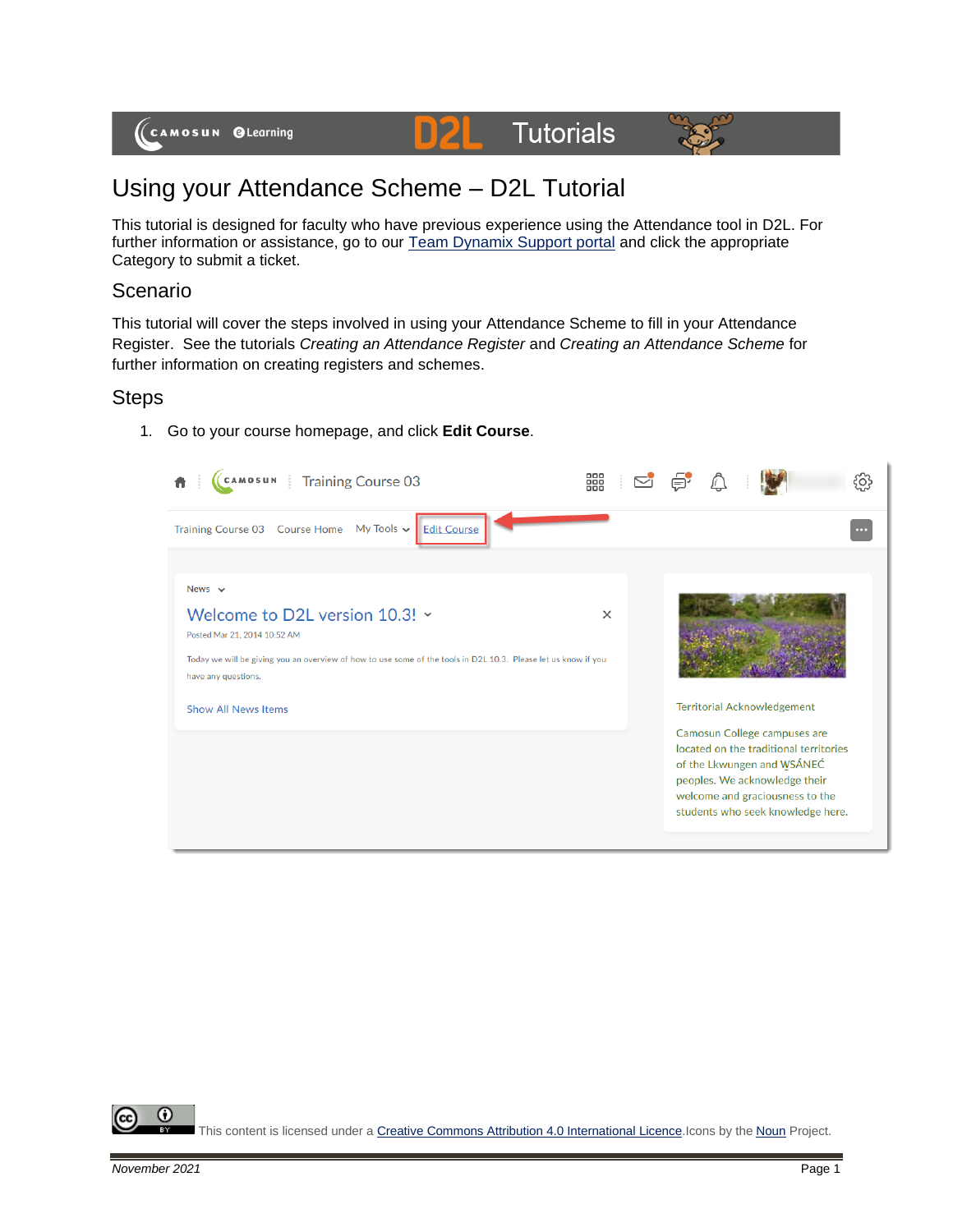#### 2. Click **Attendance**.

| Training Course 03    Course Home    My Tools v    Edit Course |                                 |                                     |
|----------------------------------------------------------------|---------------------------------|-------------------------------------|
| <b>Course Administration</b>                                   |                                 |                                     |
| Category<br><b>Name</b>                                        |                                 |                                     |
|                                                                |                                 |                                     |
| <b>Site Setup</b>                                              |                                 |                                     |
| <b>Course Offering Information</b>                             | 合 Homepages                     | ◎ Navigation & Themes               |
| <b>■ Widgets</b>                                               |                                 |                                     |
| <b>Site Resources</b>                                          |                                 |                                     |
| <b>E</b> Book Management                                       | Calendar<br>m                   | <b>III</b> Content                  |
| <b>Course Builder</b>                                          | <b>External Learning Tools</b>  | <b>R</b> Frequently Asked Questions |
| Glossary<br>目                                                  | <b>全</b> Import / Export / Copy | <b>BB</b> Links                     |
|                                                                | Components                      | <b>B</b> Manage Dates               |
| Manage<br><b>l</b> les                                         |                                 |                                     |
| Learn & Management                                             |                                 |                                     |
| <b>&amp;</b> Attendance                                        | <b>E</b> Class Progress         | E Classlist                         |
| <b>等 Groups</b>                                                |                                 |                                     |
| Assessment                                                     |                                 |                                     |
| Checklists<br>le.                                              | Competencies                    | <b>Dropbox</b>                      |
| <b>IV</b> Grades                                               | Quizzes<br>m                    | <b>Rubrics</b>                      |

3. Click on the title of the attendance register you wish to complete.

| Training Course 03 Course Home My Tools v Edit Course |                       |               |
|-------------------------------------------------------|-----------------------|---------------|
| Attendance Schemes<br><b>Attendance Registers</b>     |                       |               |
| <b>New Register</b><br>What are attendance registers? |                       |               |
| <b>Register Name</b>                                  | Cause for Concern (%) | # of Sessions |
| Lab Attendance v                                      | 60                    | 6             |

 $\overline{0}$ ල This content is licensed under [a Creative Commons Attribution 4.0 International Licence.I](https://creativecommons.org/licenses/by/4.0/)cons by the [Noun](https://creativecommons.org/website-icons/) Project.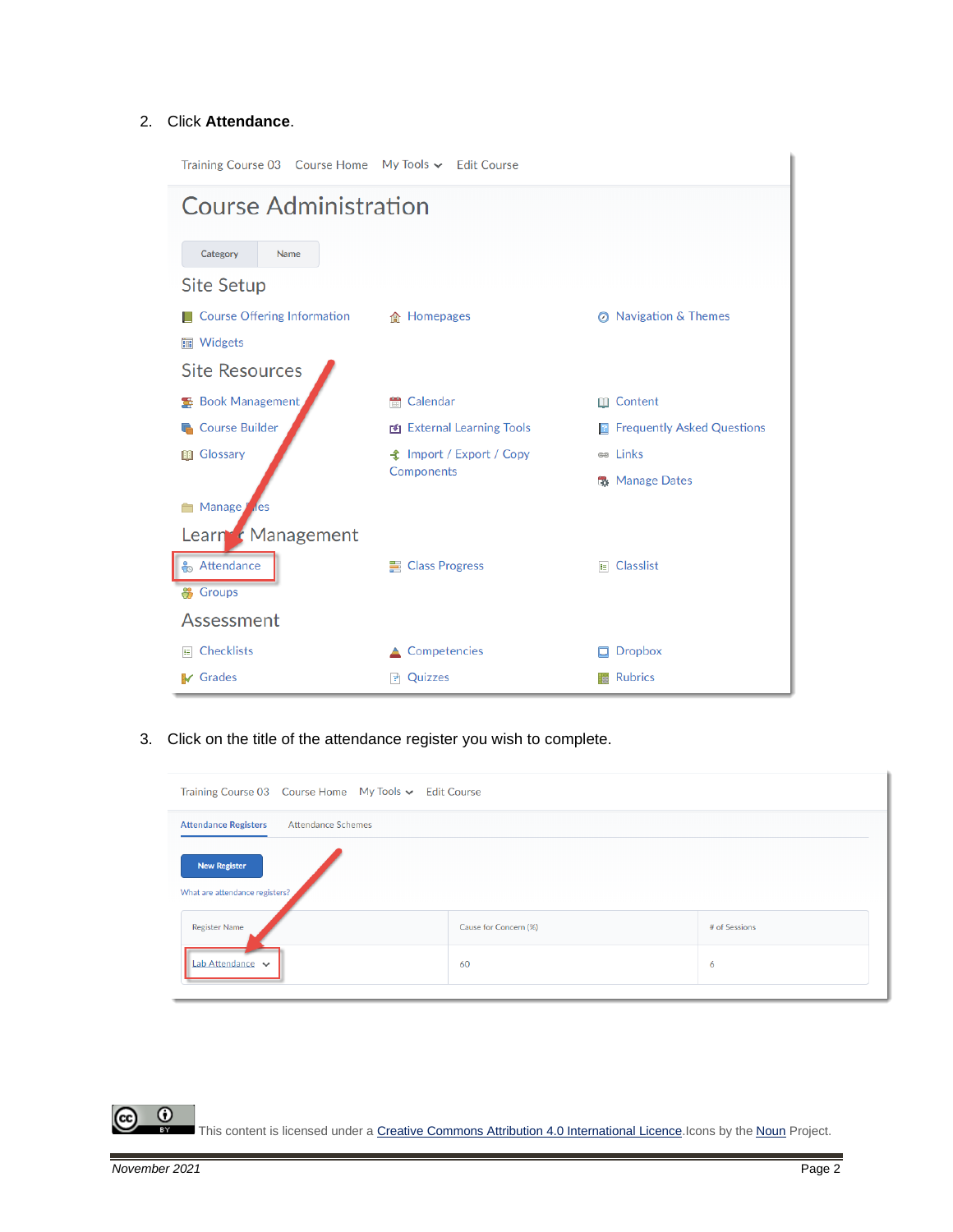4. To add data for a session, click on the pencil icon in that session's column.

| <b>Export All Data</b><br><b>Email All Users</b><br>Cause for Concern (%): 60       |                              |              |                      |                            |                               |                             |              |              |                |                          |  |
|-------------------------------------------------------------------------------------|------------------------------|--------------|----------------------|----------------------------|-------------------------------|-----------------------------|--------------|--------------|----------------|--------------------------|--|
| # of Sessions: 6<br>View By: User<br>$\check{~}$<br>Q<br>Search For<br>$\sum$ Email | Apply<br>Show Search Options |              |                      |                            |                               |                             |              |              |                |                          |  |
| $\Box$<br>First Name, Last Name <                                                   | Sessions                     |              |                      |                            |                               | $\blacktriangledown$ Totals |              |              | % Attendance   |                          |  |
|                                                                                     | Lab $1$                      | Lab $2 \Box$ | Lab $3 \overline{3}$ | Lab $4 \quad \blacksquare$ | Lab 5 $\overline{\mathbb{R}}$ | Lab $6$                     | FP.          | PP           | A              |                          |  |
| $\Box$<br>Student, Training01                                                       | $\overline{\phantom{a}}$     | ×.           | $\sim$               | $\bar{a}$                  | $\bar{a}$                     | $\sim$                      | $\mathbf{O}$ | $\mathbf{O}$ | $\mathbf{O}$   | $\overline{\phantom{a}}$ |  |
| $\Box$<br>Student, Training02                                                       | $\sim$                       | ×.           | $\sim$               | $\bar{a}$                  | $\bar{a}$                     | $\sim$                      | $\circ$      | $\circ$      | $\mathbf{O}$   | $\bar{a}$                |  |
| $\Box$<br>Student, Training03                                                       | $\sim$                       | $\sim$       | $\sim$               | $\sim$                     | $\bar{a}$                     | $\sim$                      | $\circ$      | $\circ$      | 0              | $\sim$                   |  |
| $\Box$<br>Student, Training04                                                       | $\sim$                       | $\sim$       | $\sim$               | $\bar{a}$                  | $\bar{a}$                     | $\sim$                      | $\circ$      | $\circ$      | $\overline{0}$ | $\overline{a}$           |  |
| 20 per page<br>$\checkmark$                                                         |                              |              |                      |                            |                               |                             |              |              |                |                          |  |

5. Using the **Attendance Status** drop-down menus, select the appropriate scheme symbol for each student.

| <b>Set Status for All Users</b>                                                          | <b>Email All Users</b>     |                          |                             |
|------------------------------------------------------------------------------------------|----------------------------|--------------------------|-----------------------------|
| Lab <sub>1</sub><br>View By:<br>User<br>$\checkmark$<br>Apply<br>$\varphi$<br>Search For | <b>Show Search Options</b> |                          |                             |
| Set Status<br>$\sum$ Email<br>$\Box$<br>First Name, Last Name <                          |                            | <b>Attendance Status</b> |                             |
| $\Box$<br>Student, Training01                                                            |                            | None<br>None             |                             |
| $\Box$<br>Student, Training02                                                            |                            | <b>FP</b><br>PP          |                             |
| $\Box$<br>Student, Training03                                                            |                            | Α                        |                             |
| $\Box$<br>Student, Training04                                                            |                            | None<br>$\checkmark$     |                             |
|                                                                                          |                            |                          | 20 per page<br>$\checkmark$ |

This content is licensed under [a Creative Commons Attribution 4.0 International Licence.I](https://creativecommons.org/licenses/by/4.0/)cons by the [Noun](https://creativecommons.org/website-icons/) Project.

 $\overline{\odot}$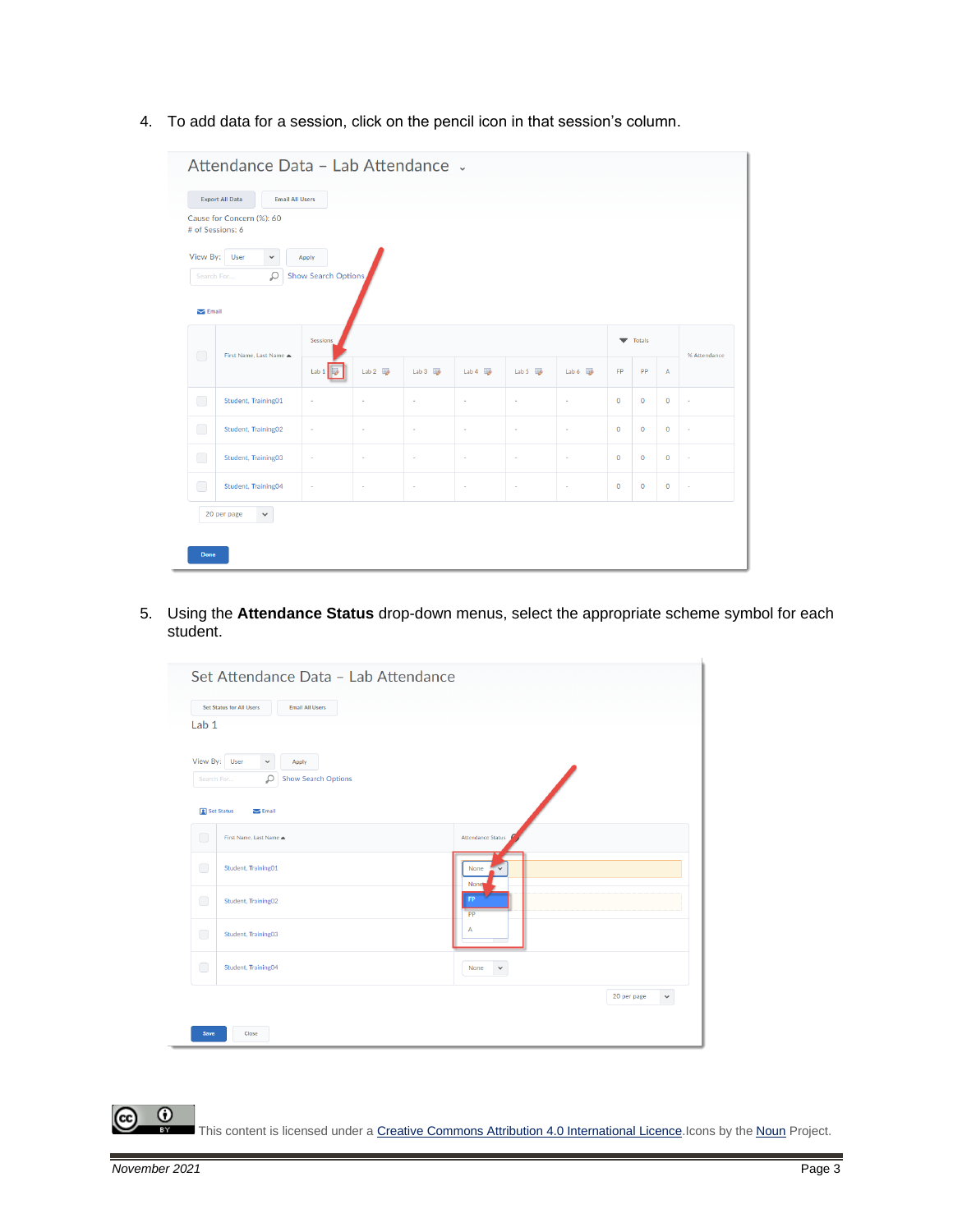6. When finished, click **Save**, then click **Close**. You can then add data for another session if you wish to.



7. Click **Done** to return to the main Attendance tool.

|              | Cause for Concern (%): 60<br># of Sessions: 6            |                                     |                     |                     |                                 |                               |        |              |              |                |              |
|--------------|----------------------------------------------------------|-------------------------------------|---------------------|---------------------|---------------------------------|-------------------------------|--------|--------------|--------------|----------------|--------------|
|              | View By: User<br>$\checkmark$<br>$\varphi$<br>Search For | Apply<br><b>Show Search Options</b> |                     |                     |                                 |                               |        |              |              |                |              |
| $\sum$ Email |                                                          |                                     |                     |                     |                                 |                               |        |              |              |                |              |
|              |                                                          | <b>Sessions</b>                     |                     |                     |                                 |                               |        | Totals       |              |                |              |
| $\Box$       | First Name, Last Name                                    | Lab $1$ $\overline{\mathbb{R}}$     | Lab $2 \frac{1}{2}$ | Lab $3 \frac{1}{2}$ | Lab $4 \ \overline{\mathbb{R}}$ | Lab 5 $\overline{\mathbb{D}}$ | Lab 6  | <b>FP</b>    | PP           | $\overline{A}$ | % Attendance |
| $\Box$       | Student, Training01                                      | FP                                  | $\sim$              | ×                   | $\sim$                          | $\sim$                        | $\sim$ | $\mathbf 1$  | $\mathbf 0$  | $\mathbf 0$    | 100          |
| $\Box$       | Student, Training02                                      | PP                                  | ×,                  | $\sim$              | $\sim$                          | ×                             | $\sim$ | $\circ$      | $\mathbf{1}$ | $\mathbf{O}$   | 50 A         |
| $\Box$       | Student, Training03                                      | A                                   |                     | ٠                   | $\sim$                          | $\sim$                        | ×      | $\mathbf 0$  | $\mathbf 0$  | $\mathbf{1}$   | $0 \wedge$   |
| $\Box$       | Student, Training04                                      | ED                                  | i,                  | ×                   | $\sim$                          | $\sim$                        | ×      | $\mathbf{1}$ | $\circ$      | $\mathbf 0$    | 100          |
|              | 20 per page                                              |                                     |                     |                     |                                 |                               |        |              |              |                |              |

This content is licensed under [a Creative Commons Attribution 4.0 International Licence.I](https://creativecommons.org/licenses/by/4.0/)cons by the [Noun](https://creativecommons.org/website-icons/) Project.

 $\overline{0}$ 

(cc